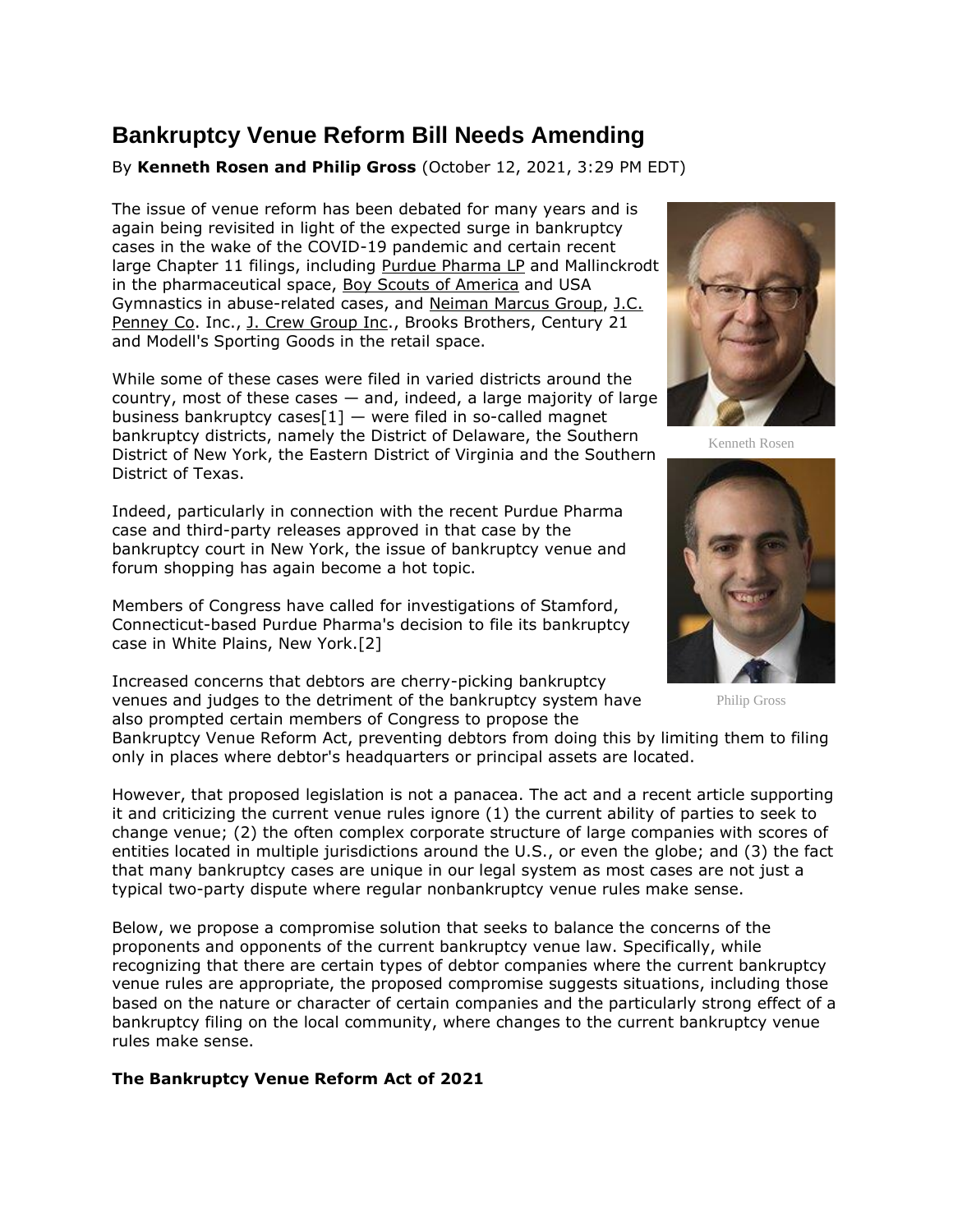On June 28, the Bankruptcy Venue Reform Act was introduced on a bipartisan basis by Rep. Zoe Lofgren, D-Calif., and Rep. Ken Buck, R-Colo.[3] The act proposes that a potential debtor commence its bankruptcy case only in a venue where the debtor's headquarters or principal assets are located. This is in contrast to the current bankruptcy venue statute,[4] which also allows for bankruptcy venue in a jurisdiction where the debtor is domiciled, i.e. the state of incorporation for a corporate debtor.

The act was introduced in the Senate by Sen. Elizabeth Warren, D-Mass.

In an article entitled "Now Is The Time For Bankruptcy Venue Reform" published on The Hill on Aug. 6 in support of the act, retired bankruptcy judges Joan Feeney and Steven Rhodes and professors Jay Westbrook and Adam Levitin argue that a frequently used bankruptcy law loophole enables companies to pick the court, the applicable case law, and sometimes even the judge who will hear their Chapter 11 cases.[5]

They further argue said that these "runaway cases" create opportunities for unjust results allegedly "tucked away" from the careful scrutiny of those most concerned and that bankruptcy judges around the country can and should handle all types of bankruptcy cases.[6]

Additionally, they claim that debtors and their advisers often choose bankruptcy filing locations far away from a company's corporate headquarters, making it difficult for creditors, employees, retirees and the local media to observe and participate in the case. They conclude that debtors should be required to file cases where their headquarters or principal assets are located.[7]

## **Concerns With Proposed Venue Reform**

The bases for venue reform offered by the professors and former bankruptcy judges can be challenged for several reasons.

First, large creditors, particularly unions and creditors' committees, have the express ability to seek to change venue if they believe another venue is more appropriate or in the interests of justice.[8]

Second, while the Hill article claims that filing bankruptcy in a venue far away from headquarters makes it difficult for certain creditors, employees, retirees and the home-town media to be involved in a case, the truth about large national and multinational corporations in many situations belies this assertion, particularly with regard to mega Chapter 11 cases. The companies typically commencing such so-called mega cases often have highly complex corporate structures with scores of entities located in multiple jurisdictions around the U.S. or even globally.

To give one example: the article mentions that while the Chicago Tribune "proudly bear[s] the name" of the city where it is based, this newspaper somehow improperly filed for Chapter 11 bankruptcy in Delaware, thereby "taking advantage of a loophole in bankruptcy law."[9]

However, this does not take into account that the Chicago Tribune was part of a media conglomerate, the Tribune Co., consisting of 111 debtor entities, including publishing, broadcast and entertainment segments that operated, among other things, eight majormarket daily newspapers — in cities such as Los Angeles, Orlando, Hartford and London and 23 television stations in 19 markets.[10] The Tribune Co. was incorporated in Delaware,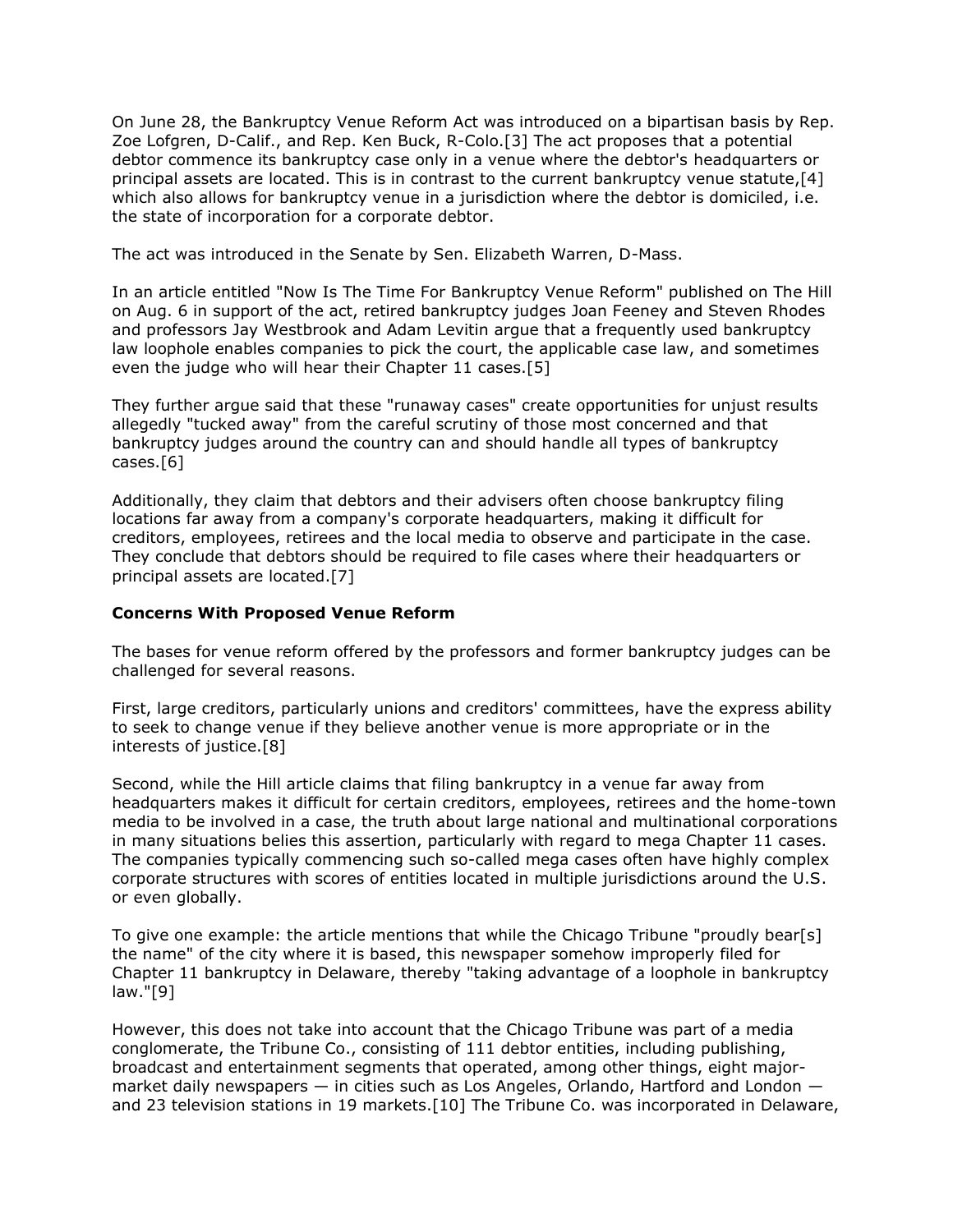and had creditors, employees and operations around the country and world. Why is Wilmington, Delaware, any less fair a jurisdiction for such a filing than Chicago?

Third, companies incorporate in places like New York and Delaware to take advantage of a large body of established corporate law in these jurisdictions, and courts in those jurisdictions are well-versed in applying the laws in the jurisdiction in which they sit. Moreover, creditors doing business with these large corporations very often are not located in the same locale as corporate headquarters and bankruptcy lawyers involved in the case choose these specific jurisdictions not necessarily because the judges are more debtor- or creditor-friendly but because these jurisdictions have local rules in place for complex Chapter 11 bankruptcy proceedings.

Finally, the bankruptcy venue statute recognizes that bankruptcy is unique in the litigation world. While at times, a bankruptcy filing is precipitated by a two-party dispute, more often, it is not about a two-party dispute that cleanly or neatly follow venue rules. Rather, a company facing cash-flow issues or other industry headwinds is looking to clean up its balance sheet and restructure obligations owed to its noteholders; secured lenders — who reside around the world and whose agent is based in Delaware or New York; union employees — who often reside in different states, even for smaller or middle-market corporations; governmental entities in multiple jurisdictions; landlords — typically around the country; and other parties.

Like prior efforts at venue reform, the act will inevitably be met with strong opposition.[11] The chair of the House Judiciary Committee is Rep. Jerrold Nadler, D-N.Y.,[12] and any bill would need to be signed by President Joe Biden, previously the senator from Delaware and, historically, a strong supporter of the current bankruptcy venue rules that authorize a corporate debtor to file in the jurisdiction of incorporation.[13]

We disagree with the frequent argument made against venue reform that keeping mega cases in certain districts is justified because the judges in those districts are experienced in managing large cases.[14] That argument incorrectly assumes that the judges in other districts cannot navigate a large case — they certainly can and do.

Furthermore, any bankruptcy judge is going to be capable of navigating mega cases after getting experience in such matters. In fact, even in the popular districts, newly appointed judges learn how to manage mega cases and become seasoned in such cases after handling one or two.

## **Proposed Compromise on Bankruptcy Venue Reform**

With the prospect of a rewrite of the venue statute highly charged and frequently debated and challenged, is a compromise on bankruptcy venue possible?

We believe that there are certain cases and situations where it is appropriate that venue should be specific to a location. Further, even ardent opponents of the act should agree that the following represents a reasonable compromise. For supporters of the act, the following suggestions cure many problems with the current venue rules but also recognize that we live in a very different economy than in the past and there are certain situations where the current bankruptcy venue rules should remain in place.

Venue of Chapter 9 cases is already covered in the current venue rules. In other cases, the instances where venue is to be limited may be in the form of an amendment to the proposed act setting forth criteria for a judge to weigh when considering a venue transfer,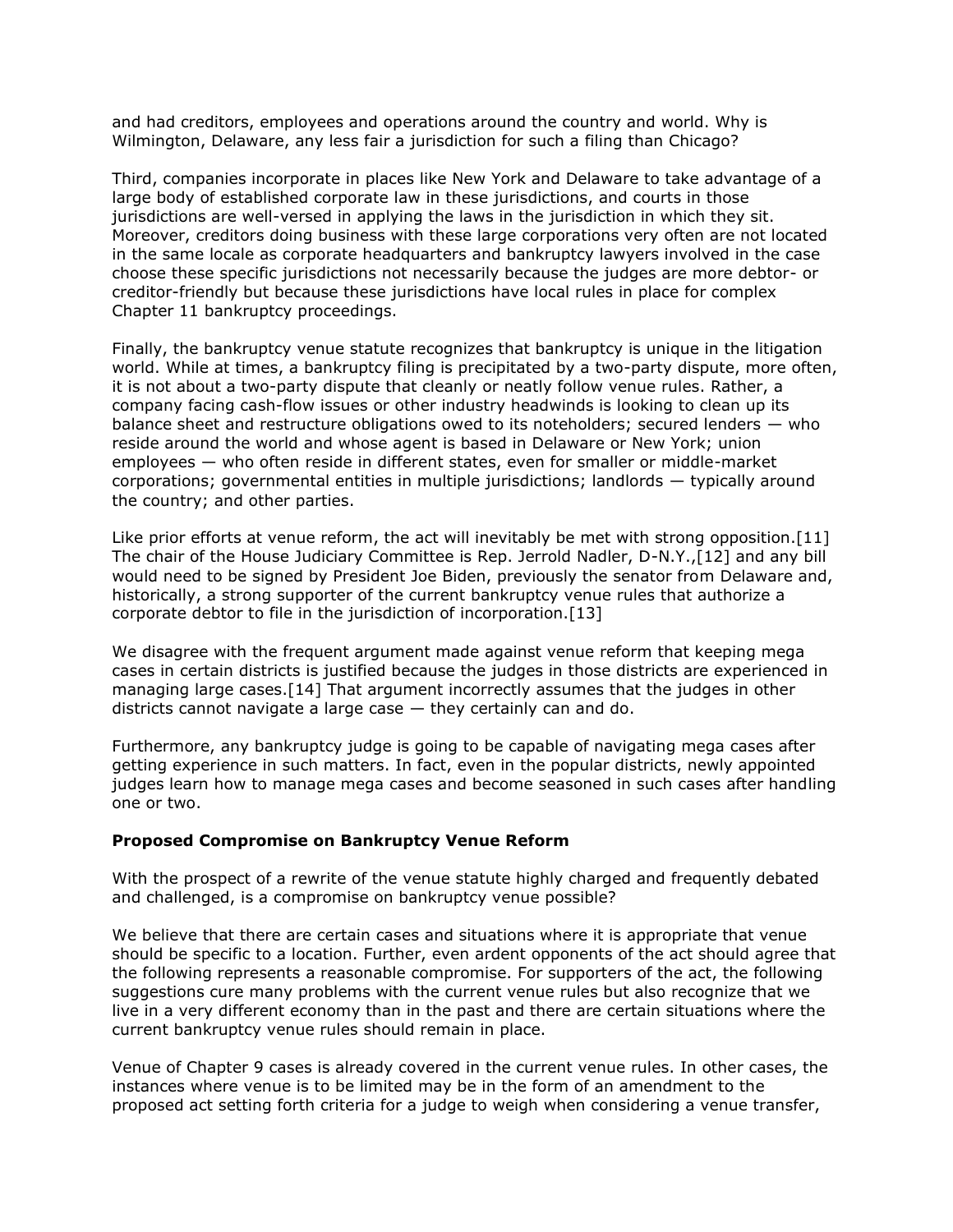including the following.

Single-asset real estate cases must be commenced in the jurisdiction where the property is located.

In cases where collective bargaining agreements or retiree benefit obligations are anticipated to be rejected or modified by order of the bankruptcy court pursuant to Sections 1113 or 1114 of the Bankruptcy Code, the case must be commenced in a jurisdiction where the debtor has its principal headquarters or where the debtor or its affiliates has a place of business at which its unionized employees are  $-$  or were, in the case of retirees  $$ employed.

Where the debtor has commenced a Chapter 11 case within the previous four years, the case has been closed and thereafter the debtor commences a new Chapter 11 case, the new case must be commenced in the jurisdiction where the previous case was commenced.

If more than two-thirds of the debtor's employees are employed by the debtor in a single location, the debtor must commence its Chapter 11 case in the jurisdiction of its principal headquarters or else in the jurisdiction where more than two-thirds of its employees are employed by the debtor. If the debtor and its affiliates do not have one location where more than two-thirds of employees are employed, then the debtor can file based on the current venue rules — including based on state of incorporation.

Where more than two-thirds of a debtor's or its affiliates' revenues derive from manufacturing, refining, rendering services, assembly of goods or distribution of goods at a single facility operated by the debtor, the debtor's Chapter 11 case must be commenced in the jurisdiction in which that facility is located or else the jurisdiction where the debtor's principal headquarters are located.

Not-for-profit firms must commence Chapter 11 cases in the jurisdiction where the debtor's principal headquarters are located.

Chapter 11 cases for the following types of debtor companies — because the bulk of the debtor's employees are local, the effect of the debtor's business on the local economy is substantial or the debtor is an especially important part of the local community  $-$  must be commenced in the jurisdiction of the debtor's principal place of business  $-$  i.e. where the relevant operating facility or business is located — provided that if the debtor owns or operates more than one operating facility or operating business location, then the case may be commenced in any jurisdiction in which any facility or operating business is located, or the jurisdiction in which the debtor's headquarters are located, as proposed in the act:

- Health care facilities;
- Mining, farming operation or family fisherman companies;
- Railroad companies;
- Hospitality facilities, i.e. hotels, amusement parks, ski areas, water parks, clubs and other recreational centers; and
- Casinos.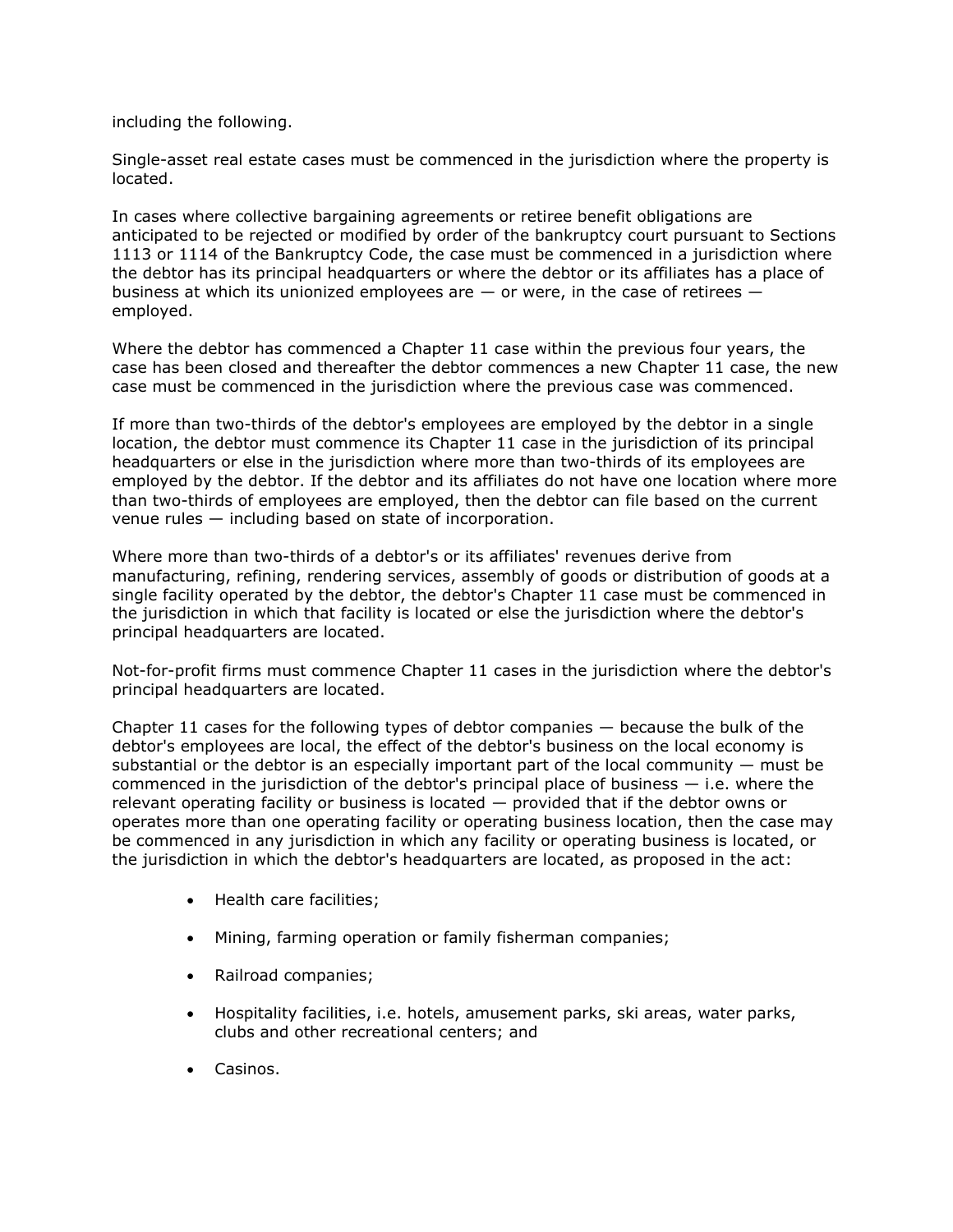Our goal is to solve as many of the alleged problems that currently exist with choice of venue in a way that is sufficiently politically palatable to become law. While our proposals may not be perfect, we believe that they are a good starting point at providing a compromise framework for those on both sides of the venue dispute.

*[Kenneth A. Rosen](https://www.lowenstein.com/people/attorneys/kenneth-rosen) is a partner and chair emeritus of the bankruptcy and restructuring department at [Lowenstein Sandler LLP.](https://www.law360.com/firms/lowenstein-sandler)*

*[Philip J. Gross](https://www.lowenstein.com/people/attorneys/philip-gross) is counsel at the firm.*

*The opinions expressed are those of the author(s) and do not necessarily reflect the views of the firm, its clients, or Portfolio Media Inc., or any of its or their respective affiliates. This article is for general information purposes and is not intended to be and should not be taken as legal advice.*

[1] According to Bloomberg Law, three bankruptcy judges heard 57% of all large public company Chapter 11 cases in 2020. See Alex Wolf, Purdue Pharma Bankruptcy Spotlights Venue Shopping Battle, Bloomberg Law, [https://news.bloomberglaw.com/bankruptcy](https://news.bloomberglaw.com/bankruptcy-law/purdue-pharma-bankruptcy-spotlights-court-venue-shopping-battle)[law/purdue-pharma-bankruptcy-spotlights-court-venue-shopping-battle.](https://news.bloomberglaw.com/bankruptcy-law/purdue-pharma-bankruptcy-spotlights-court-venue-shopping-battle)

[2] See Katie Adams, Senator Raises Concerns about Purdue Pharma's Bankruptcy Court Location, [Becker's Hospital](https://www.law360.com/companies/asc-communications)  [Review,](https://www.law360.com/companies/asc-communications) [https://www.beckershospitalreview.com/opioids/senator-raises-concerns-about](https://www.beckershospitalreview.com/opioids/senator-raises-concerns-about-purdue-pharma-s-bankruptcy-court-location.html)[purdue-pharma-s-bankruptcy-court-location.html.](https://www.beckershospitalreview.com/opioids/senator-raises-concerns-about-purdue-pharma-s-bankruptcy-court-location.html)

[3] H.R. 4193.

[4] 28 U.S.C. § 1408.

[5] See Joan Feeney, Adam Levitin, Steven Rhodes and Jay Westbrook, Now is the Time for Bankruptcy Venue Reform, The Hill (Aug. 6, 2021), available at [https://thehill.com/blogs/congress-blog/judicial/566729-now-is-the-time-for-bankruptcy](https://thehill.com/blogs/congress-blog/judicial/566729-now-is-the-time-for-bankruptcy-venue-reform)[venue-reform.](https://thehill.com/blogs/congress-blog/judicial/566729-now-is-the-time-for-bankruptcy-venue-reform)

[6] Id.

[7] Id.

[8] See, e.g., In re [Patriot Coal Corporation,](https://www.law360.com/companies/patriot-coal-corp) Case No. 12-12900 (SCC), 2012 WL 5934334 (Bankr. S.D.N.Y. Nov. 27, 2012) (transferring venue of chapter 11 cases of Patriot Coal and affiliated debtors from New York to Missouri, the state in which Patriot's corporate headquarters was located; venue was only proper in New York based on the formation of two subsidiaries of Patriot Coal in New York on the eve of the bankruptcy filing); Nick Brown, Patriot Coal Bankruptcy Moved to Court in Missouri, Reuters, available at [https://www.reuters.com/article/us-patriot/patriot-coal-bankruptcy-moved-to-court-in](https://www.reuters.com/article/us-patriot/patriot-coal-bankruptcy-moved-to-court-in-missouri-idUSBRE8AQ1BV20121127)[missouri-idUSBRE8AQ1BV20121127;](https://www.reuters.com/article/us-patriot/patriot-coal-bankruptcy-moved-to-court-in-missouri-idUSBRE8AQ1BV20121127) In re Municipal Corrections LLC, Case No. 12-12253 mkn (Bankr. D. Nev. Dec. 28, 2012) (transferring venue from Nevada, state of incorporation of debtor, to Georgia, based on the location of the business and primary creditors), available

at [https://www.ianb.uscourts.gov/sites/ianb/files/opinions/MunicipalCorrections.pdf.](https://www.ianb.uscourts.gov/sites/ianb/files/opinions/MunicipalCorrections.pdf)